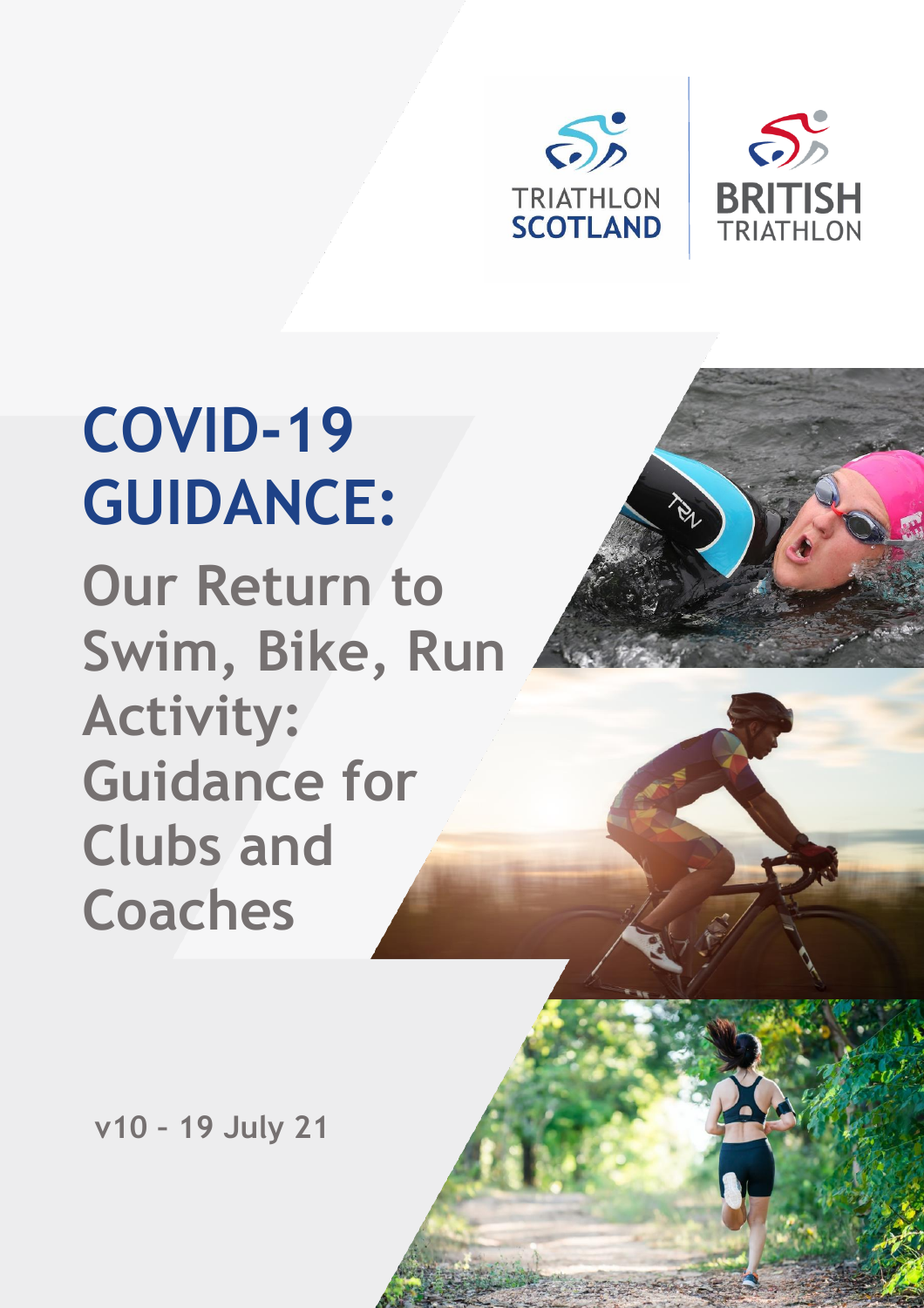

### **Introduction**

The guidance set out in this document is intended to support clubs and coaches to set up and operate organised swim, bike, run activity safely. These guidelines should be read in conjunction with any updated Scottish Government guidance on health, physical distancing and hygiene. Be aware that guidance can change, and restrictions may be reintroduced so ensure you have checked the latest version of guidelines. Information on the Scottish Government's approach to managing COVID-19 is available [here](http://www.gov.scot/coronavirus-covid-19/).

From Monday 2nd November a new 'Protection Levels' approach was introduced in Scotland. Please ensure you are aware of which Level the Local Authority area you reside in is at, you can check [here.](https://www.gov.scot/publications/coronavirus-covid-19-allocation-of-levels-to-local-authorities/) In all areas the key message is to avoid travel to other areas regardless of their level unless essential, with all triathlon activity and individual activity being kept local wherever possible.

Please note that outwith organised settings normal physical distancing, group size and household restrictions apply.

No spectating should take place other than where a parent is supervising a child or vulnerable adult, and physical distancing guidance should always be followed.

[Travel guidance](https://www.gov.scot/publications/coronavirus-covid-19-protection-levels/) outlined by the Scottish Government should always be adhered to. We ask that you continue to behave responsibly, follow all public health advice rigorously and be sensitive to those living in rural communities.

**People who are symptomatic and household members should self-isolate for 10 days as per NHS guidance. No one who is self-isolating should undertake activity or attend an outdoor sports facility.**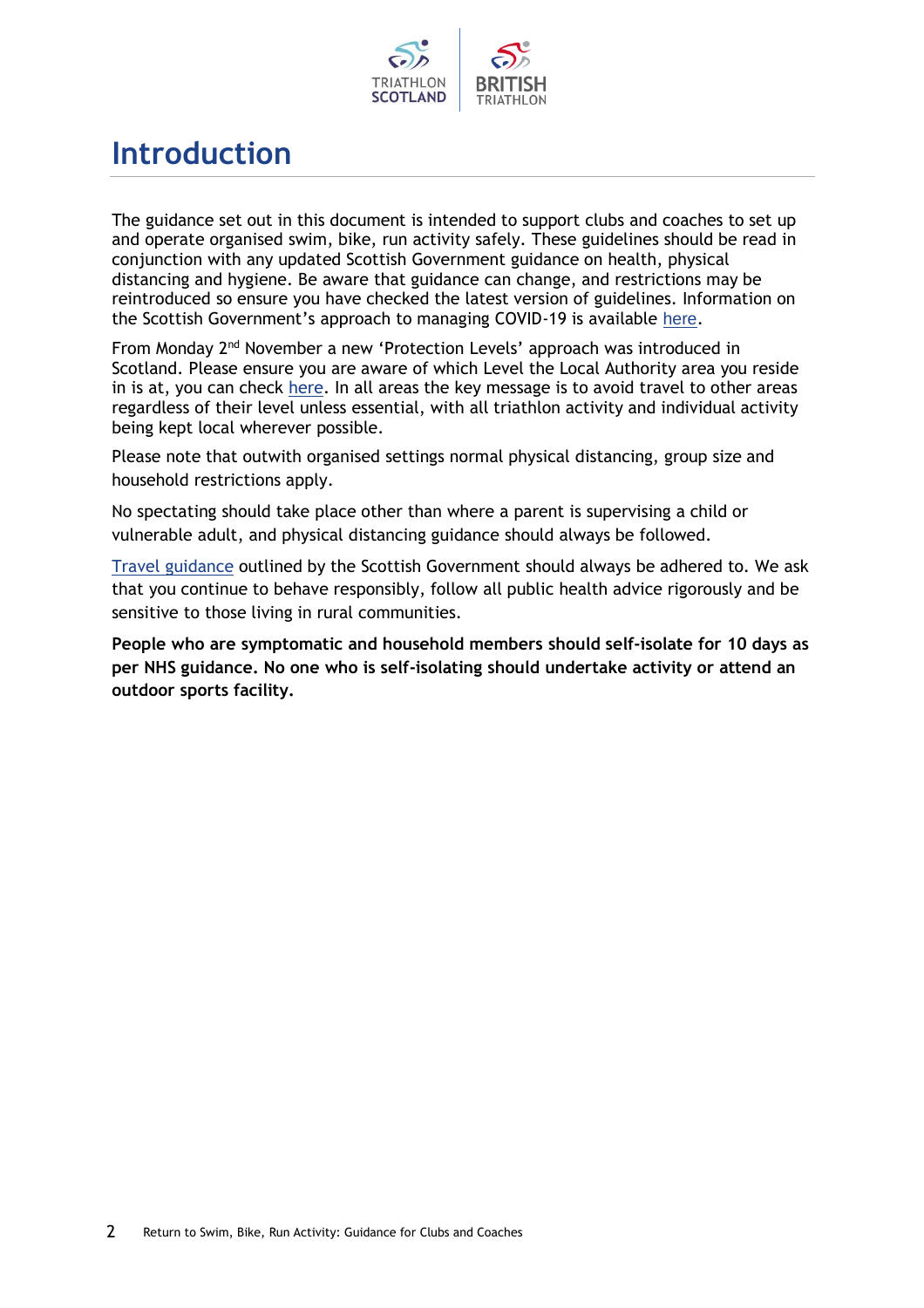

## **SECTION 1**

### **Key requirements for Clubs & Coaches:**

- **1.** All community clubs must appoint a named Covid-19 Officer
- **2.** All community clubs must develop a Covid-19 Action Plan and Risk Assessment
- **3.** All clubs and coaches must comply with government guidance around physical distancing before, during and after activity
- **4.** All clubs and coaches must capture pre-activity health questionnaires, including participant contact details which can be shared upon request with the government's Test and Protect initiative
- **5.** Clubs and coaches must ensure everyone at the session maintains good hygiene and that provisions are in place to allow for this
- **6.** Sessions that include children and young people under the age of 18 should be more meticulously planned to ensure their needs are catered for

The next section gives more detailed guidance that sets out six key requirements specifically when **preparing for activity** and **delivering activity**.

### **1.1 Preparing for Club and Coached Activity**

#### **1.1.1 Covid-19 Action Plan and Risk Assessment**

All community clubs must develop a written Covid-19 Action Plan and Risk Assessment prior to activity and maintain it throughout their operation. Ownership of this plan and its delivery sits with the club's designated Covid-19 Officer on behalf of the wider club committee.

This Action Plan and Risk Assessment should be focused around Triathlon Scotland guidance as well as the wider Scottish Government guidance, which can be found [here.](http://www.gov.scot/coronavirus-covid-19/)

Coaches who operate outside of club settings should also develop a written Covid-19 Action Plan and Risk Assessment. Should they hold separate insurance to that provided as part of a British Triathlon Home Nation Coach Membership (if they are a member) then they are strongly advised to seek any additional requirements of their own insurer in terms of planning and risk assessment procedures and protocols.

Template COVID-19 Action Plan and Risk Assessments for Clubs can be found [here.](https://www.triathlonengland.org/resources/club-information/templates-and-guidance)

Template COVID-19 Action Plan and Risk Assessments for Coaches can be found [here.](https://learninghub.britishtriathlon.org/mod/data/view.php?d=169&rid=25174)

These templates are designed to support clubs and coaches. Whilst use of these templates is not mandatory, care should be taken to ensure all elements provided are covered.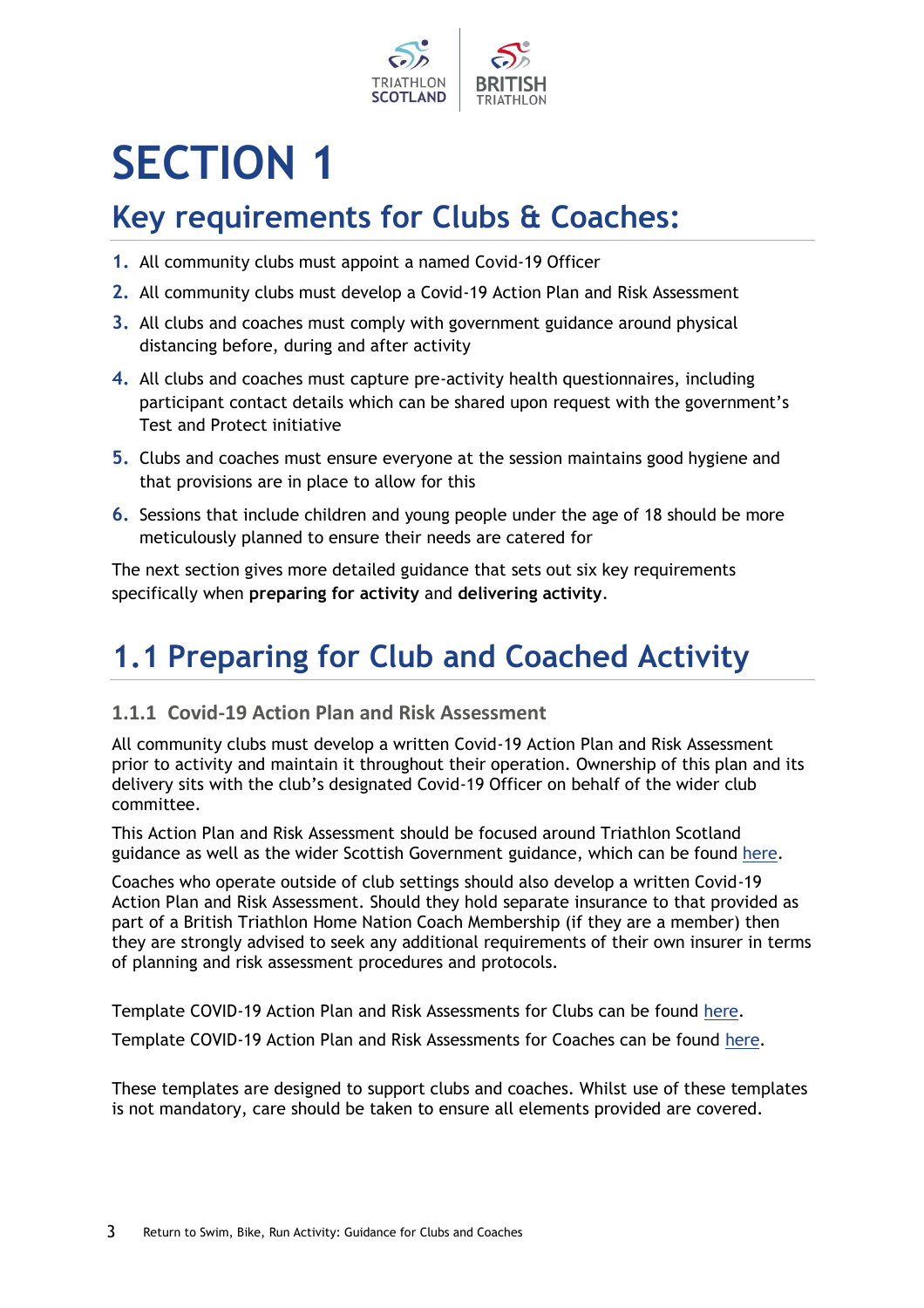

#### **1.1.2 Covid-19 Officer**

All community clubs must appoint a named Covid-19 Officer (CO) for the club. This person can be part of the club committee, the coaching team or just a general member. The CO should have overall responsibility for the delivery of the club's Covid-19 Action Plan and Risk Assessment, including the risk and mitigation planning, communicating information to all parties and ensuring that the necessary standards are met. This individual does not have to be medically trained.

British Triathlon has created a role description for clubs to use when recruiting their Covid-19 Officer that can be found [here.](https://www.triathlonengland.org/resources/club-information/templates-and-guidance)

**sport**scotland have developed an e-learning module for COVID-19 Officers which is available [here.](https://rise.articulate.com/share/LlEWUj-o23H_4gC1AF002jdxdrCucQC0)

#### **1.1.3 Planning for Physical Distancing**

At all times, clubs should ensure participants adhere to the current Scottish Government physical distancing guidelines including before, during and after the activity or when taking breaks. Please note there are specific physical distancing guidelines for organised sporting activity.

Coaches and others supporting organised activity should attempt to keep physically distant where possible, but it is recognised that this will not always be possible. In such circumstances the club 'COVID-19 Officer' should consider appropriate mitigating actions as part of the risk assessment.

Where a disabled participant requires functional support to help them participate coaches or carers can provide this without maintaining physical distancing. In such circumstance the responsible 'Covid-19 Officer' should consider appropriate mitigating actions as part of the risk assessment. For instance, providing appropriate PPE, limiting the number of participants an individual provides functional support to, limiting the duration spent in close proximity, or a combination of actions.

In order to support physical distancing:

- Online bookings should be taken if possible. If not, alterative measures should be put in place. Clubs and coaches should be aware that a proportion of disabled people, people from low-income households and older adults do not have access to the Internet. Ensure you have alternative measures in place. For example, telephone bookings.
- Clubs that own or lease their facility should limit capacity to reflect Triathlon Scotland and Scottish Government guidance. This should be agreed with the facility operator.
- Clubs using public spaces should risk assess the training environment and activity to ensure that numbers attending are appropriate for maintaining physical distancing.
- Clubs should plan the allocation of athletes for a session in advance to avoid larger groups congregating before being split into smaller training groups.

A checklist for physical distancing considerations and actions is available here: [Getting](http://www.sportscotland.org.uk/covid-19/getting-your-facilities-fit-for-sport/)  [your Facilities Fit for Sport.](http://www.sportscotland.org.uk/covid-19/getting-your-facilities-fit-for-sport/)

Further information on physical distancing guidance is available at [Staying Safe and](https://www.gov.scot/publications/coronavirus-covid-19-protection-levels/)  [Protecting Others.](https://www.gov.scot/publications/coronavirus-covid-19-protection-levels/)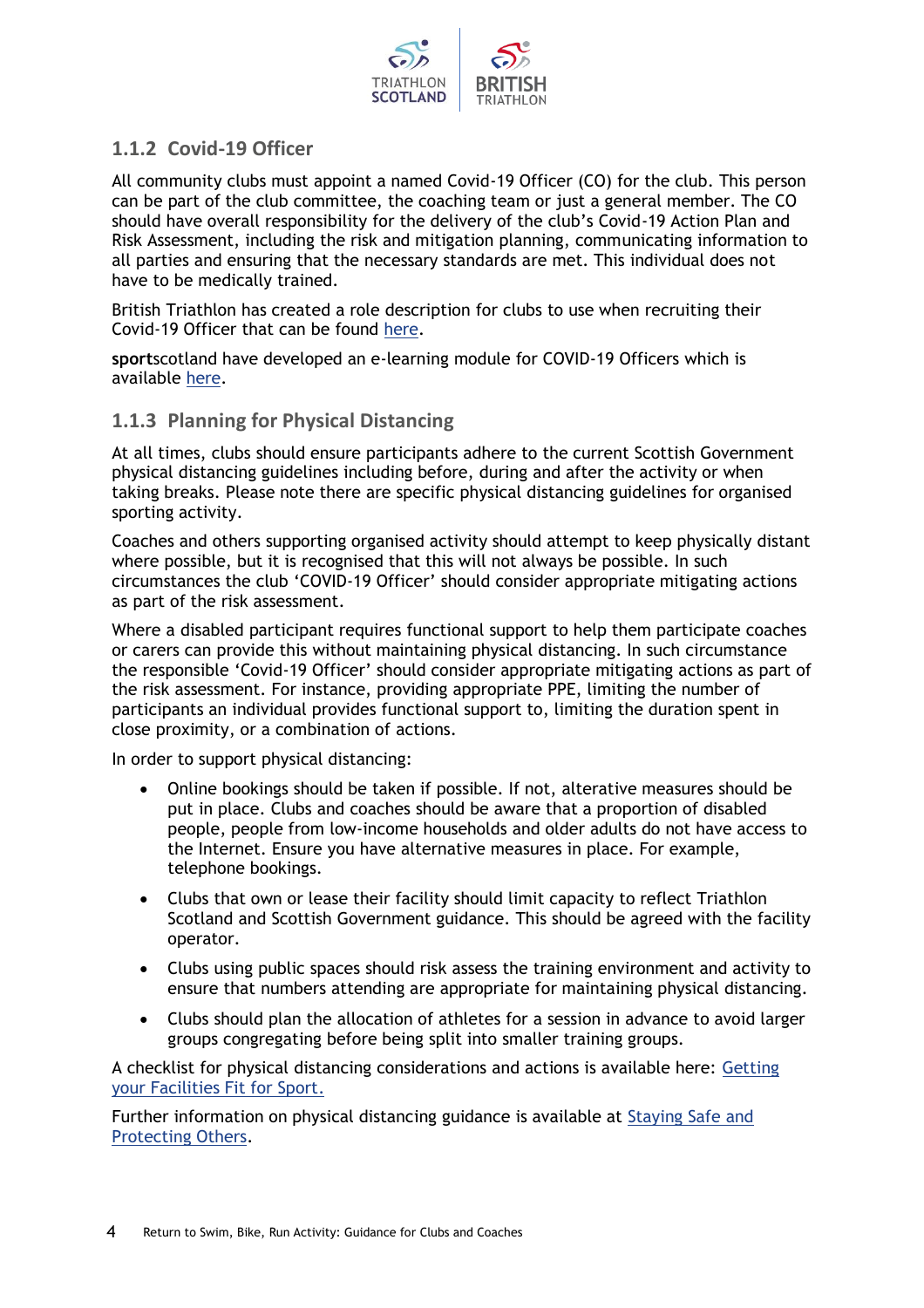

#### **1.1.4 Pre-attendance Official Symptom Check**

All participants, officials, volunteers and spectators must undergo a self-assessment for any Covid-19 symptoms. No one should leave home to participate in club or coached activity if they, or someone they live with, has any of the following:

- A high temperature
- A new, continuous cough
- A loss of or change to their sense of smell or taste

Participants should be reminded that it is their responsibility to be sufficiently fit and healthy to participate in swim, bike, run activity. They should think about any pre-existing medical conditions that they may have and, if they are in any doubt, clubs and coaches should recommend that they do not participate.

Due to lockdown, a participant's level of fitness may have changed, particularly in terms of swimming where they may have been unable to access pools. They should think about their perceived level of fitness and ensure that they feel confident to participate fully in any activity being considered in either a club setting or a coached setting outside of the club environment.

It is as yet unclear what impact Covid-19 will have on the long-term health of those who contracted the virus. As a precaution, clubs and coaches should consider the following:

- **!** If any participant were hospitalised due to Covid-19, they should undergo a form of health screening prior to taking part in triathlon activity. This screening is best led by a doctor with specialist training in sports medicine. However, other doctors may feel competent to make decisions on your fitness to compete and to decide any appropriate investigations that might be required.
- **!** If any participant were not hospitalised due to Covid-19, but self-isolated having shown symptoms at any time, they are also recommended to undergo a form of screening.
- **!** If any participant has felt at all unwell during the pandemic, they are not routinely recommended to undergo health screening, but it is something to be considered as part of normal health monitoring for the health-conscious competitor.
- **People who are shielding are permitted to undertake activities providing strict** physical distancing is adhered to. Further information is available [here.](https://www.gov.scot/publications/covid-shielding/pages/staying-safe-outdoors/)
- **P** People who are symptomatic and household members should self-isolate for 10 days as per NHS Scotland guidance. No one who is self-isolating should attend a sports facility/activity.
- **!** GPs should be able to guide participants directly on what level of screening they may require and who is the best person to assist them in the process. Again, if clubs and coaches are in any doubt about the health of their participants, they should not encourage participation in triathlon activity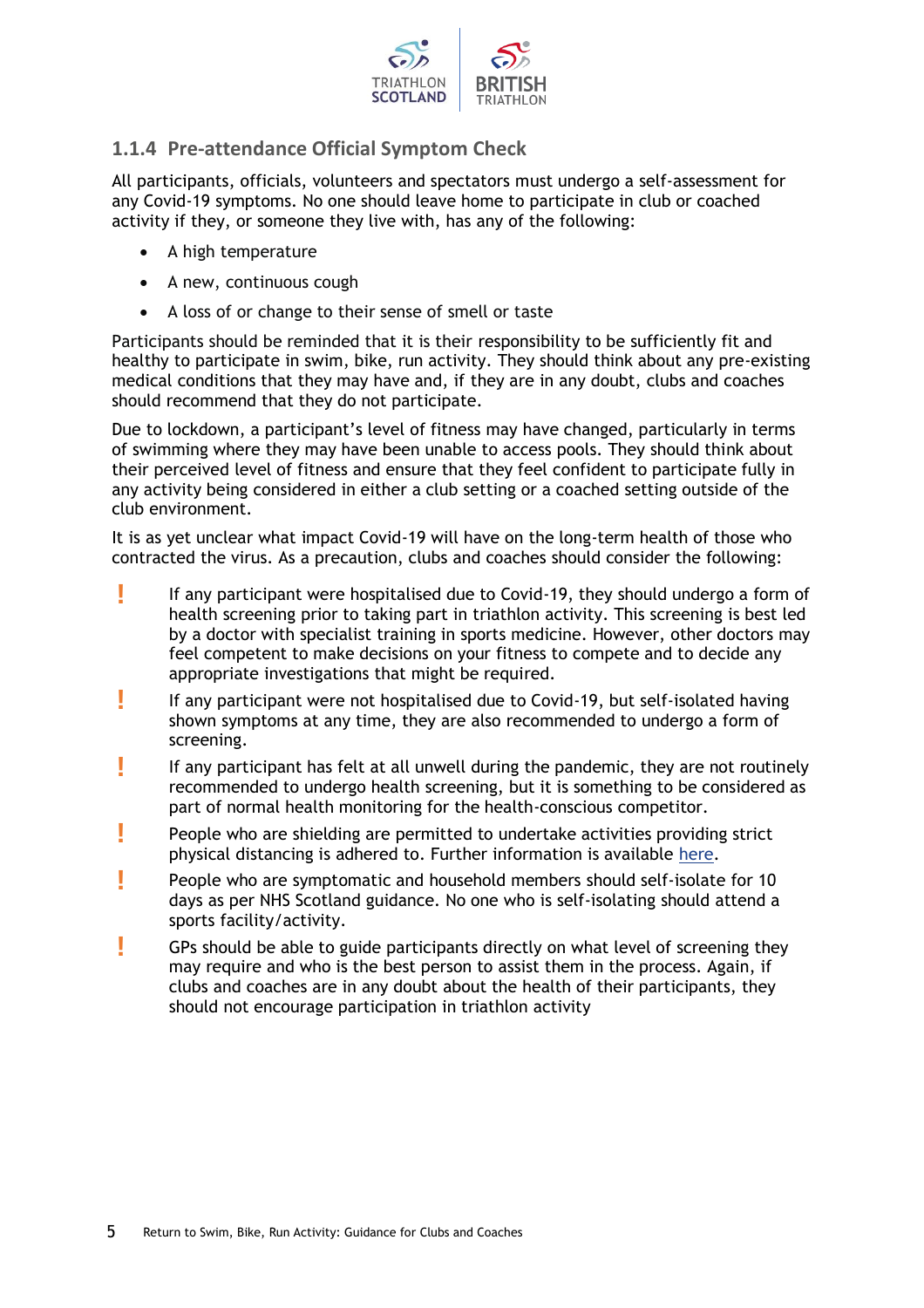

#### **1.1.5 Equipment Provision and Use**

Clubs should, where possible, remove equipment that is not essential for participation purposes.

Where the above is not possible appropriate cleaning measures, including provision of sanitiser and disposable gloves, should be put in place to reduce the risk of contamination. All fixed equipment should be checked prior to use to avoid participants having to adjust or touch it.

Where shared equipment is necessary for an activity appropriate hygiene measures must be put in place to ensure the equipment is thoroughly cleaned before, during and after use.

No personal equipment should be left at a facility by a participant once the activity has ended.

#### **1.1.6 Test and Protect Initiative**

The opening up of the sport and physical activity sector (and the wider economy) following the Covid-19 outbreak is being supported by the Scottish Government's Test and Protect initiative.

It is a mandatory requirement that clubs collect the name, contact number, date of visit, time of arrival, and where possible the departure time of all those attending facilities or activities. Sports facility operators should store information for 21 days and share it when requested to do so by public health officers.

Many organisations already have systems for recording their participants. If clubs and independent coaches do not already do this, you should do so to help fight the virus.

NHS Scotland has launched a free mobile app designed to help with contact tracing efforts and slow the spread of COVID-19. The app will alert users if they have been in close contact with another app user who tests positive for coronavirus. Supported by a dedicated Protect Scotland website, the app is an extra tool complementing existing person-to-person contact tracing which remains the main component of NHS Scotland's Test and Protect system.

Further guidance is available at:

[Harper Macleod: What sports clubs need to know about coronavirus and data protection](https://www.harpermacleod.co.uk/media/707496/what-clubs-need-to-know-about-coronavirus-and-data-protection-march-2020-060420.pdf) [Scottish Government: Tourism and hospitality sector guidance](https://www.gov.scot/publications/coronavirus-covid-19-tourism-and-hospitality-sector-guidance/pages/collecting-customer-contact-details/)

[Protect Scotland Website](http://www.protect.scot/)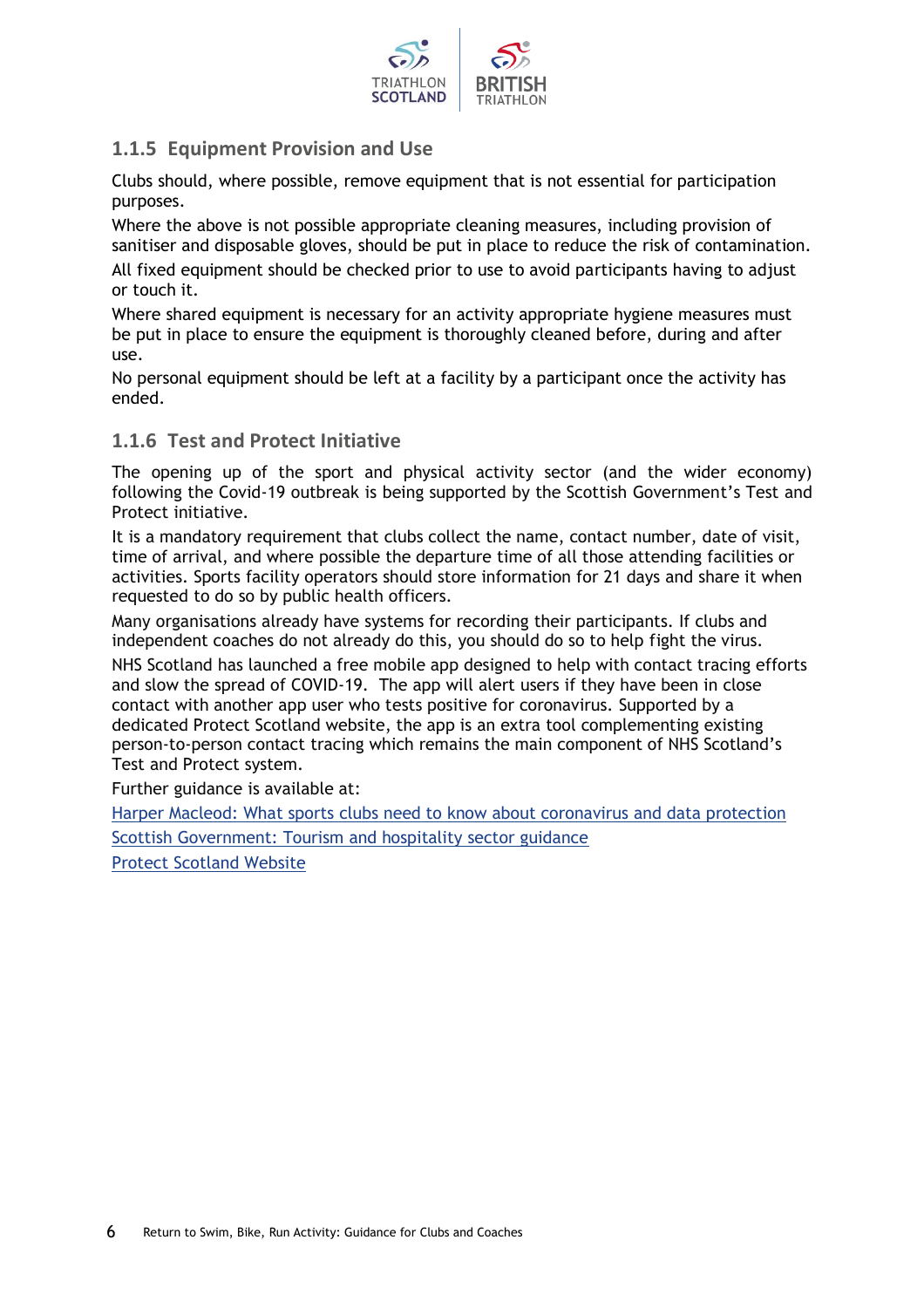

#### **1.1.7 Hygiene**

Increased hygiene measures must be in place at all times and clubs and coaches are encouraged to make provision for the following when running all activities:

- **EXECUTE:** Encourage regular hand washing amongst participants for at least 20 seconds where you are able to facilitate this.
- **!** Make hand sanitiser or wipes available for use at sessions where possible. Hand sanitiser should be at least 60% alcohol based and detergent wipes appropriate for the surface they are being used on. Cleaning products should conform to EN14476 standards
- **!** Clean all common touchpoint surfaces (e.g. gates, door handles, handrails etc) regularly whilst wearing disposable gloves
- **Participants should, where possible, use their own personal equipment and ensure** it is wiped down before and after use. Where shared equipment is used, the guidance provided in section 1.1.5 must be followed.

Further guidance is available at:

[Health Protection Scotland: General guidance for non-healthcare settings](http://www.hps.scot.nhs.uk/web-resources-container/covid-19-guidance-for-non-healthcare-settings/) [Health Protection Scotland: Cleaning in a non-healthcare setting](http://www.gov.uk/government/publications/covid-19-decontamination-in-non-healthcare-settings/covid-19-decontamination-in-non-healthcare-settings) [Health Protection Scotland: Hand hygiene techniques](http://www.hps.scot.nhs.uk/a-to-z-of-topics/hand-hygiene/)

#### **1.1.8 Planning for First Aid Provision**

Ensure access to first aid and emergency equipment is maintained. Where equipment is stored indoors please ensure public access to enclosed indoor areas is restricted as much as possible with hygiene and safety protocols reviewed as part of the risk assessment.

Please ensure that first aid equipment has been updated appropriately for the COVID pandemic and first aiders have appropriate training.

Further guidance is available at:

[St. John's Ambulance: Covid-19 advice for first aiders](http://www.sja.org.uk/get-advice/first-aid-advice/covid-19-advice-for-first-aiders/)

[HSE: First Aid during the coronavirus](http://www.hse.gov.uk/coronavirus/first-aid-and-medicals/first-aid-certificate-coronavirus.htm)

#### **1.1.9 Equalities & Inclusion**

The impact of the Covid-19 pandemic is not being felt equally. It is more important than ever to consider inclusive approaches for people who need extra support to be active and clubs should consider this as part of their work to encourage people to return.

The evidence emerging has clear implications for how we design and deliver sport and physical activity. Some key areas for consideration include:

- **!** Communication Digital exclusion is a key issue. With so many sessions and so much information moving online it risks worsening the health impacts of the pandemic. We have to think innovatively about the range of ways we can provide information to people about swim, bike, run activity.
- **!** Accessibility Accessibility of our environments is another key issue emerging from the pandemic. As clubs and leisure centres re-open it's important to build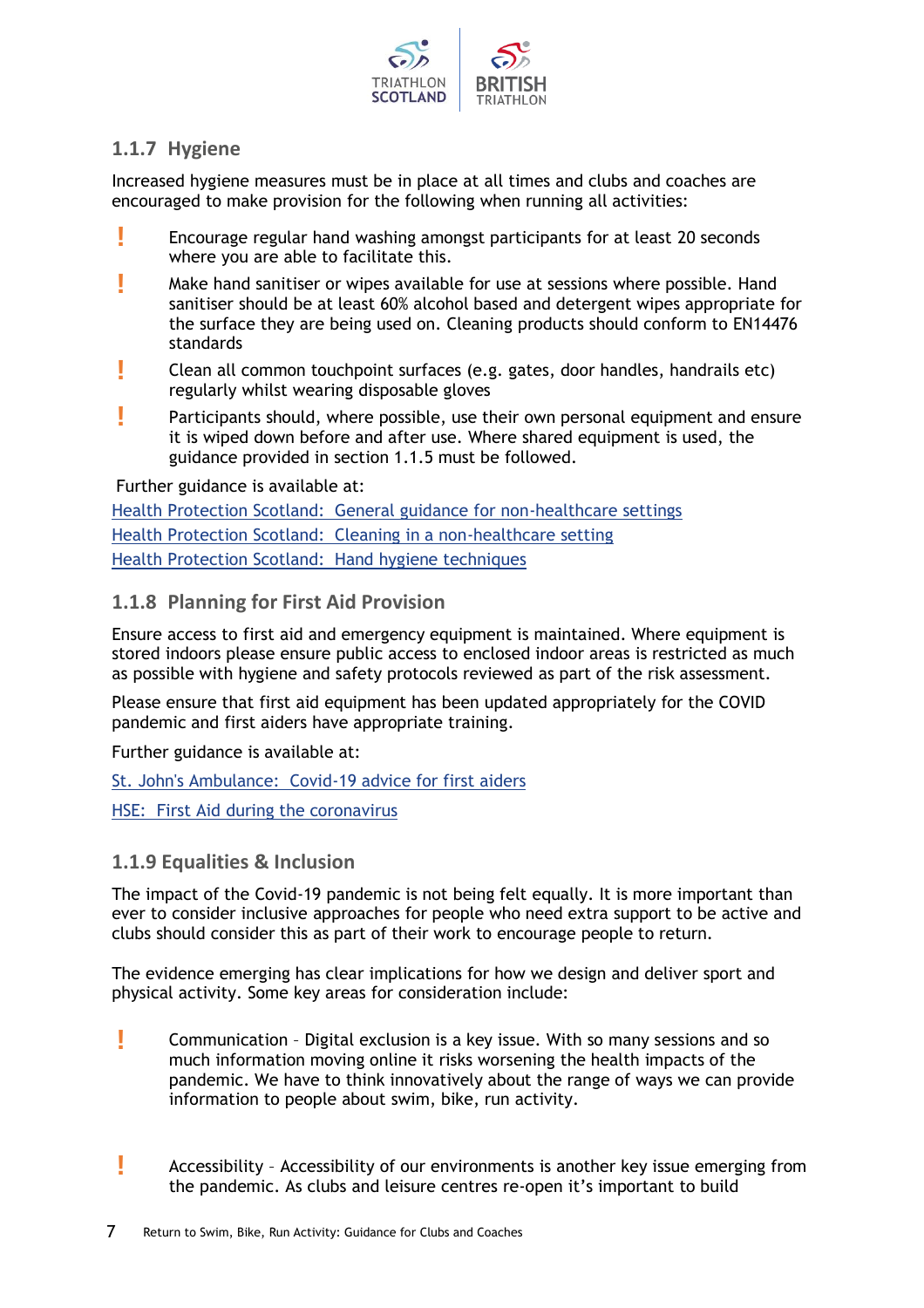

understanding of people's specific accessibility needs around things like hygiene, physical distancing and face coverings so we can provide the best possible support to people to take part in swim, bike, run activity.

- **!** Anxiety, mental health and wellbeing The pandemic is leading to an increased risk of anxiety and mental ill health for people who share all characteristics. We know that sport and physical activity can have significant benefits for people's mental health so it's vital that we continue to promote those benefits, so people are encouraged to get involved.
- **!** Confidence Confidence to return to sport is a big issue across all groups. We know that some groups are at higher risk from Covid-19 than others (including some ethnic minorities, disabled people and households experiencing poverty). These groups may be even more nervous about returning to sport or starting to participate. They are also less likely to participate in sport in the first place, so we'll need to give extra attention to their needs to help build their confidence.

#### **1.1.10 Carer Support**

Where a person requires the support of a carer to undertake sport or physical activity safely, the carer will not be counted in any group size or "field of play bubble" limit. In such circumstances the COVID-19 Officer should risk assess and where required take additional precautions to minimise risk. For instance, the carers may wear, if appropriate, personal protective equipment (PPE) such as face masks during the activity.

#### **1.1.11 Local Outbreaks or Protection Level Changes**

Where a local outbreak has been reported or a change of protection level occurs, clubs & coaches within this locality should consult Scottish Government guidance and any additional guidance from Triathlon Scotland. They should then review, their COVID-19 Action Plan and Risk Assessments and consider if additional mitigating actions should be put in place to reduce risk. This may, for example, include; suspending activity, enhancing hygiene and physical distancing measures or introducing additional activity restrictions.

Scottish Government travel advice relating to protection levels is available at: [Scottish](https://www.gov.scot/publications/coronavirus-covid-19-protection-levels/)  [Government: Protection Levels.](https://www.gov.scot/publications/coronavirus-covid-19-protection-levels/)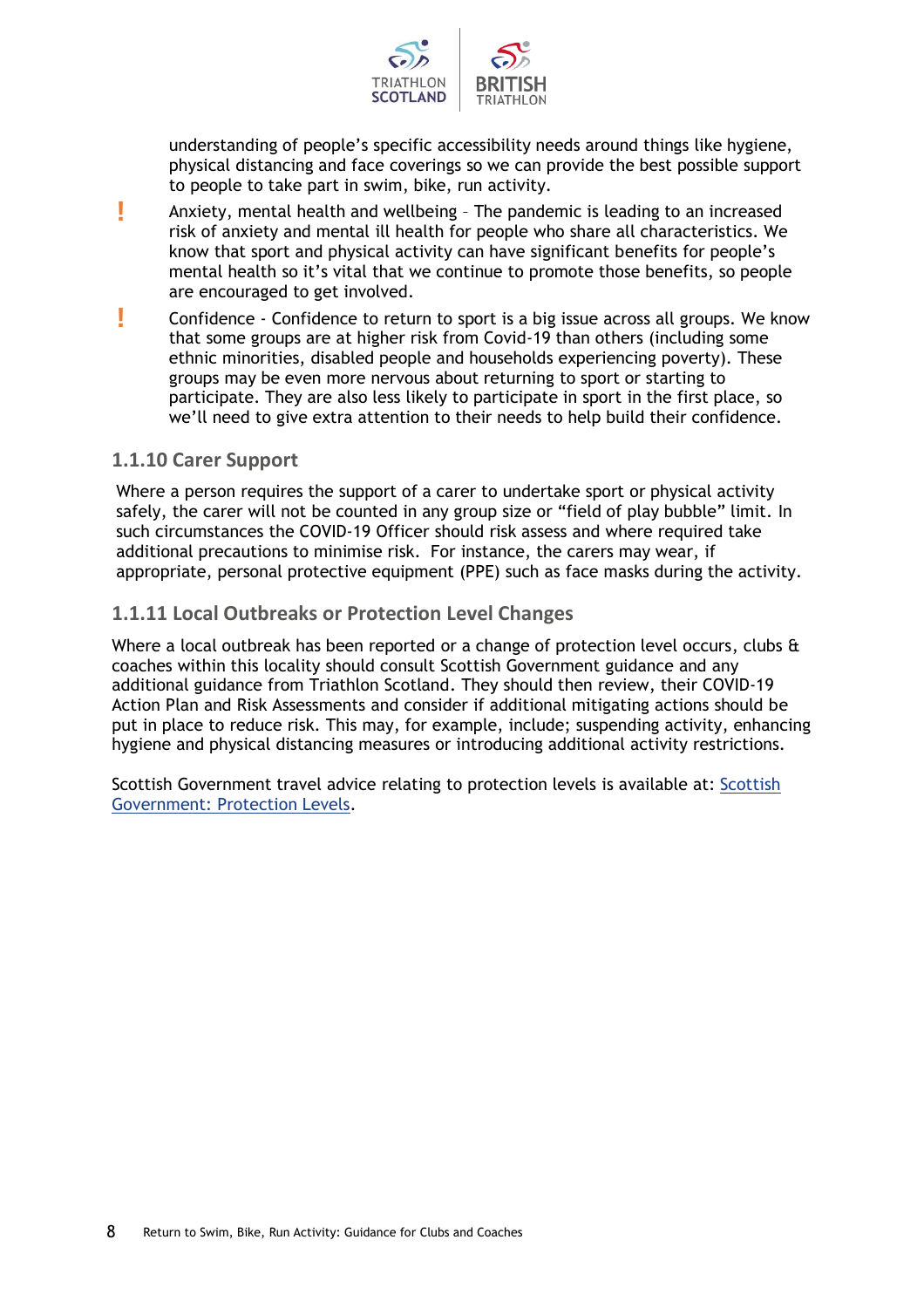

### **1.2 Delivering Club and Coached Activity**

#### **1.2.1 Injury Treatment and Administering First Aid**

Injuries during club or coached activity should still be treated as participant wellbeing is of utmost importance. The best way to protect everyone in club and coached settings is through rigorous cleaning, personal hygiene and regular hand hygiene. An increased frequency of cleaning and disinfection of all surfaces and equipment using standard household cleaning and disinfection products is recommended. Face coverings are also advisable when undertaking treatment.

After contact with an injured participant, first aiders should clean their hands thoroughly with soap and water or alcohol hand sanitiser at the earliest opportunity. This advice is applicable to all situations regardless of whether there was close contact or the minimum two metre social distancing was maintained. Avoid touching your mouth, eyes and nose.

#### **1.2.2 Physical Distancing Whilst Training**

At all times, clubs should ensure participants adhere to the relevant physical distancing guidelines before, during and after the activity or when taking breaks. **Triathlon Scotland recommends that where possible physical distancing should be maintained during activity.**

Club & coaches should follow guidance based on the area protection level in which the triathlon activity is to take place. A summary of what triathlon activity can be undertaken at each protection level is available in the *Supplementary Guidance: Protection Levels* documents and should be read in conjunction with the rest of this document.

Subject to the relevant protection level and this guidance, organised triathlon activity may be able to take place indoors or outdoors, in effect suspending physical distancing and household guidelines, for the duration of the activity.

Note: any 'field of play' rules will apply once sporting activity has begun and will end when the organised activity ends. Normal physical distancing guidelines will however apply before and after this.

Spaced areas for equipment and refreshment storage for each individual including volunteers and coaches should be provided. Water bottles or other refreshment containers should in no circumstances be shared. Participants are advised to bring their own in a named container.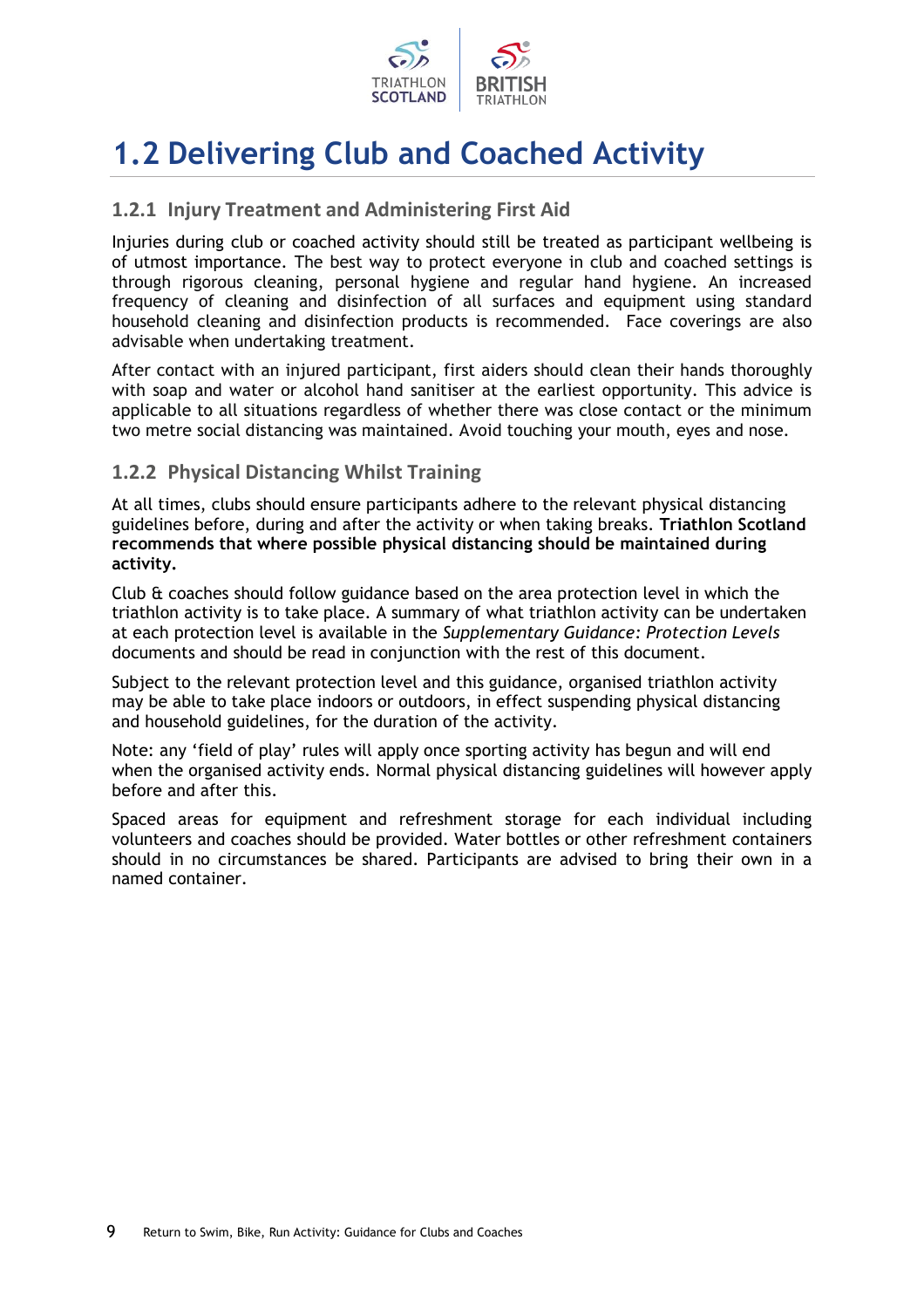

#### **1.2.3 Physical Distancing on Arrival/Leaving and Post Training**

Where possible avoid using public transport and adhere to Scottish Government physical distancing and [travel guidance.](http://www.gov.scot/publications/coronavirus-covid-19-phase-2-staying-safe-and-protecting-others/pages/travel/)

Arrive as close as possible to when you need to be at the venue and allow others to leave before you enter. If you need to wait, then do so away from the facility and clear of the gates.

If driving, park your car in such a way as to facilitate physical distancing.

Avoid touching fixed equipment including gates, fences or benches.

After completing your exercise/activity return directly to your car (if appropriate) and leave.

#### **1.2.4 Spectating at Club and Coached Sessions**

No spectating should take place other than where a parent/guardian is supervising a child or vulnerable adult. In all cases physical distancing should always be followed.

#### **1.2.5 Face Coverings**

Sports facility operators should ensure participants and visitors wear face coverings, if indoors, before and after activity or when in non-playing areas of the facility e.g. reception, locker rooms and storage areas. This is a mandatory requirement except where an exemption applies, or where there is a 'reasonable excuse' not to wear a face covering. Clubs should make participants aware of this.

Further guidance on general use and exemptions is available at:

[Scottish Government: Staying Safe and protecting Others, Face Coverings](https://www.gov.scot/publications/coronavirus-covid-19-phase-3-staying-safe-and-protecting-others/pages/face-coverings/)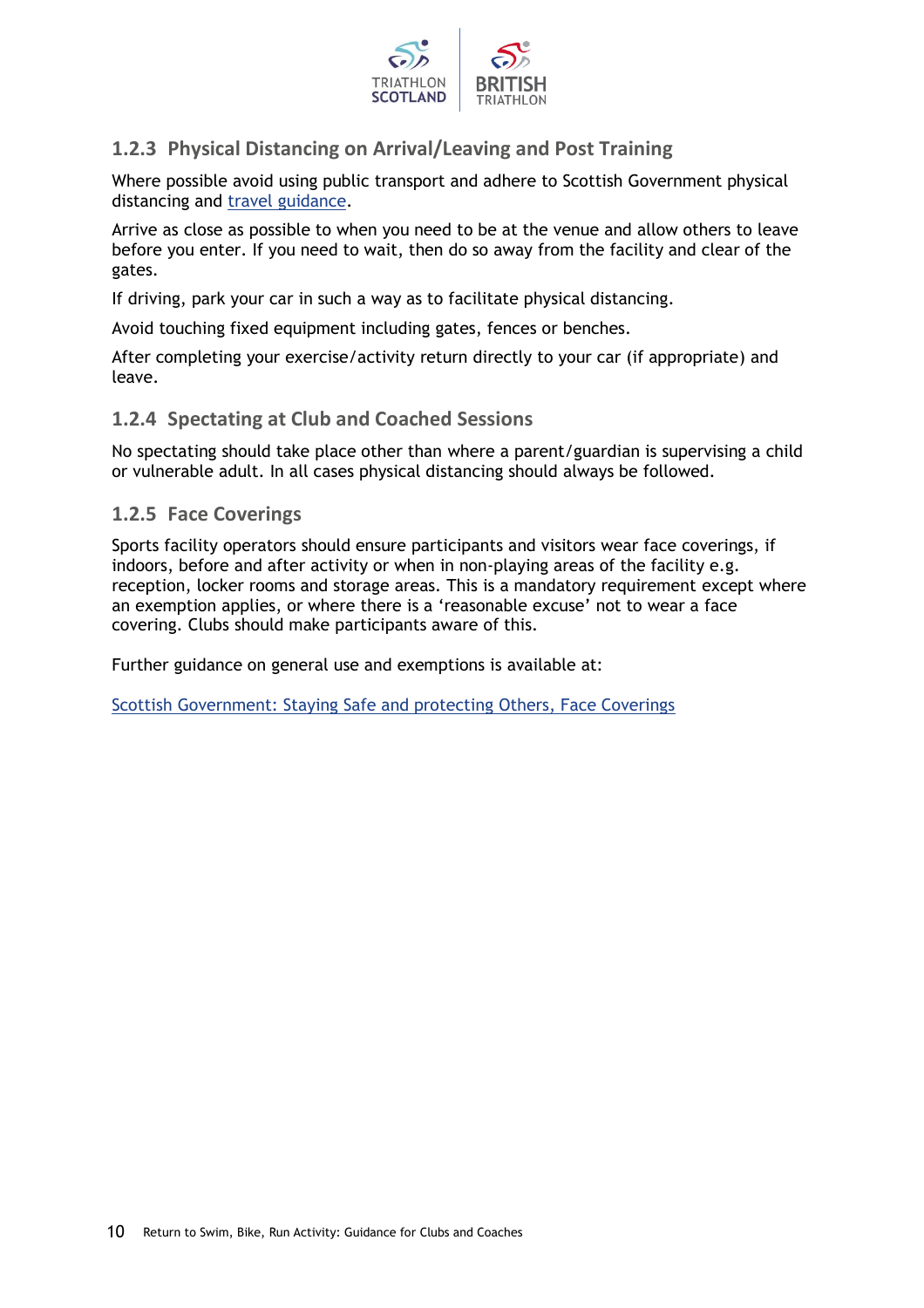

### **1.3 Specific Considerations for Organised Triathlon Activity for Children (Under 18s)**

#### **1.3.1 Physical Distancing**

At all times, clubs should ensure participants adhere to the relevant physical distancing guidelines before, during and after the activity or when taking breaks.

In general, young people find it harder than adults to stick to physical distancing rules. Special attention should be given to how you communicate physical distancing rules to young people.

Coaches and other adults supporting organised activity should attempt to keep physically distant where possible, but it is recognised that this will not always be possible. In such circumstances the club 'COVID-19 Officer' should consider appropriate mitigating actions as part of the risk assessment.

Parents/guardians who are supervising their children should abide by Scottish Government physical distancing guidance and household rules.

#### **1.3.2 Health, Safety & Hygiene**

Health, safety & hygiene measures for children's activity should be in line with guidance provided within this document.

In the event of first aid treatment being required it is recognised that a suitably qualified coach/supervising adult may be required to attend to a child. The club 'Covid Officer' should consider processes for managing this as part of the risk assessment. This could include but not be limited to:

- **!** Provision of suitable PPE
- **!** Training of coaches/supervising adults
- **Presence of one parent/guardian being required at the activity**

#### **1.3.3 Participant Numbers and Duration of Organised Activity**

Where there is likely to be close contact between children in an organised sporting activity mitigation should be put in place to minimise risk and keep participants safe.

The focus should be on delivering the organised activity with as few participants as possible interacting with each other and for the minimum amount of time, whilst still allowing the activity to be run effectively.

The guidelines for training and participation group sizes are set out in section 2 of this document.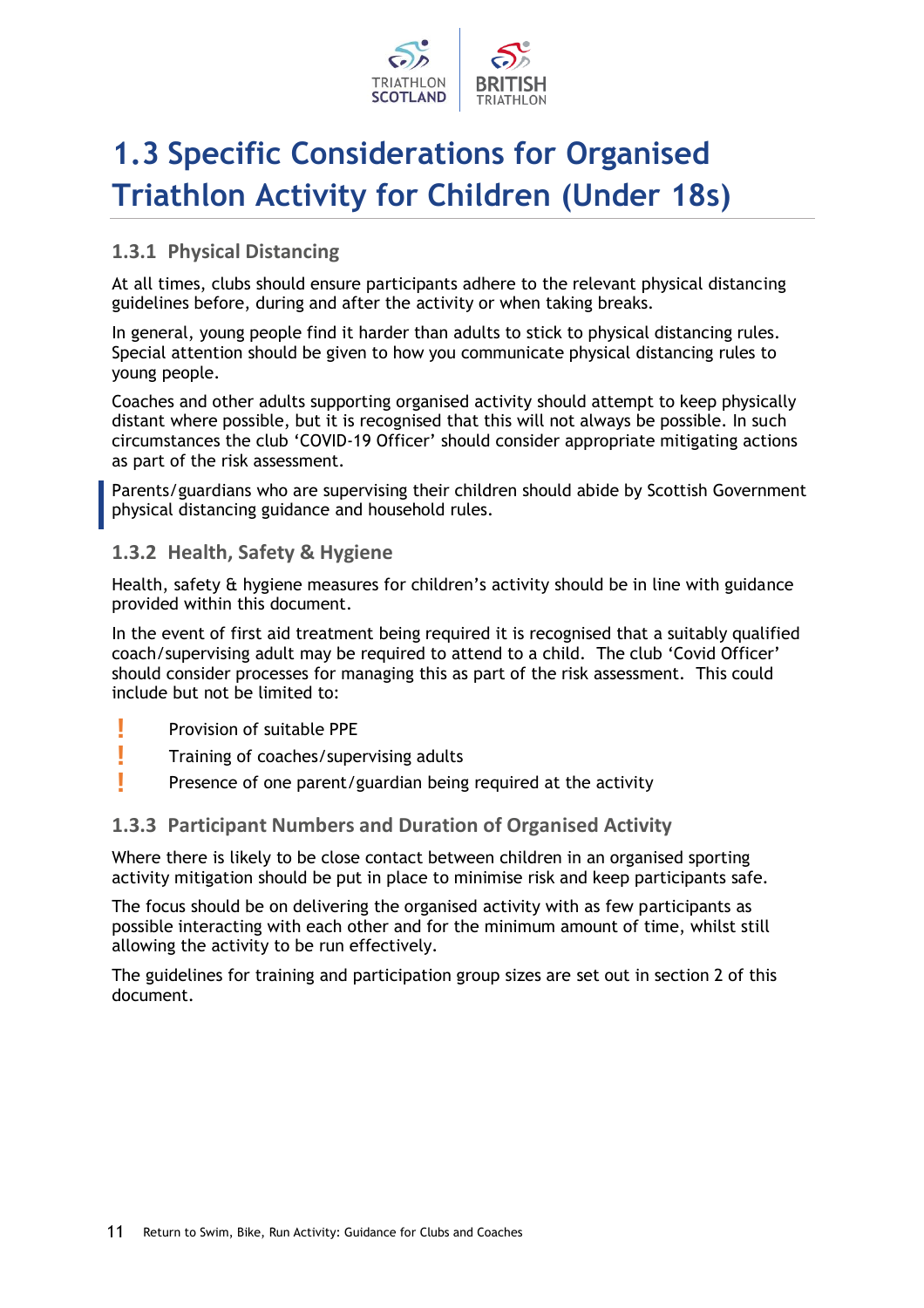

#### **1.3.4 Adult Involvement and Ratios**

All adults involved in coaching / actively engaging with children in an organised environment should have undertaken appropriate safeguarding and, where available, Covid-19 training.

Clubs should always ensure appropriate ratios of coach to participant are maintained in line with this guidance and the [British Triathlon Coaching Guidelines.](https://learninghub.britishtriathlon.org/mod/book/view.php?id=4019)

For coached open water swimming activity, parents and/or guardians are not required to accompany U18s in the water however parents and/or guardians of U16s must remain on site for the duration of the session. Throughout the session, the coach and water safety team are in charge of ensuring the safety of the children and young people taking part in the coached session.

#### **1.3.5 Wellbeing & Protection**

If coaching athletes under the age of 18, ensure you are a member of the PVG Scheme and have a PVG check for the organisations in which you carry out regulated work.

All clubs and coaches must operate to the relevant codes of conduct found in the Child Wellbeing & Protection Policy [here.](https://www.triathlonscotland.org/athlete-wellbeing/)

Written prior parental consent must be obtained if a child is taking part in a 1-2-1 coaching session. The session should take place in a public place and parents/guardians should also be present.\*

Report any concerns you have about the welfare of an athlete to your Club Wellbeing Officer or Triathlon Scotland at [welfare@britishtriathlon.org.](mailto:welfare@britishtriathlon.org)

\*Parent/guardian (non-participant) attendance should be limited to one per child where possible, with social distancing strictly observed while watching the session.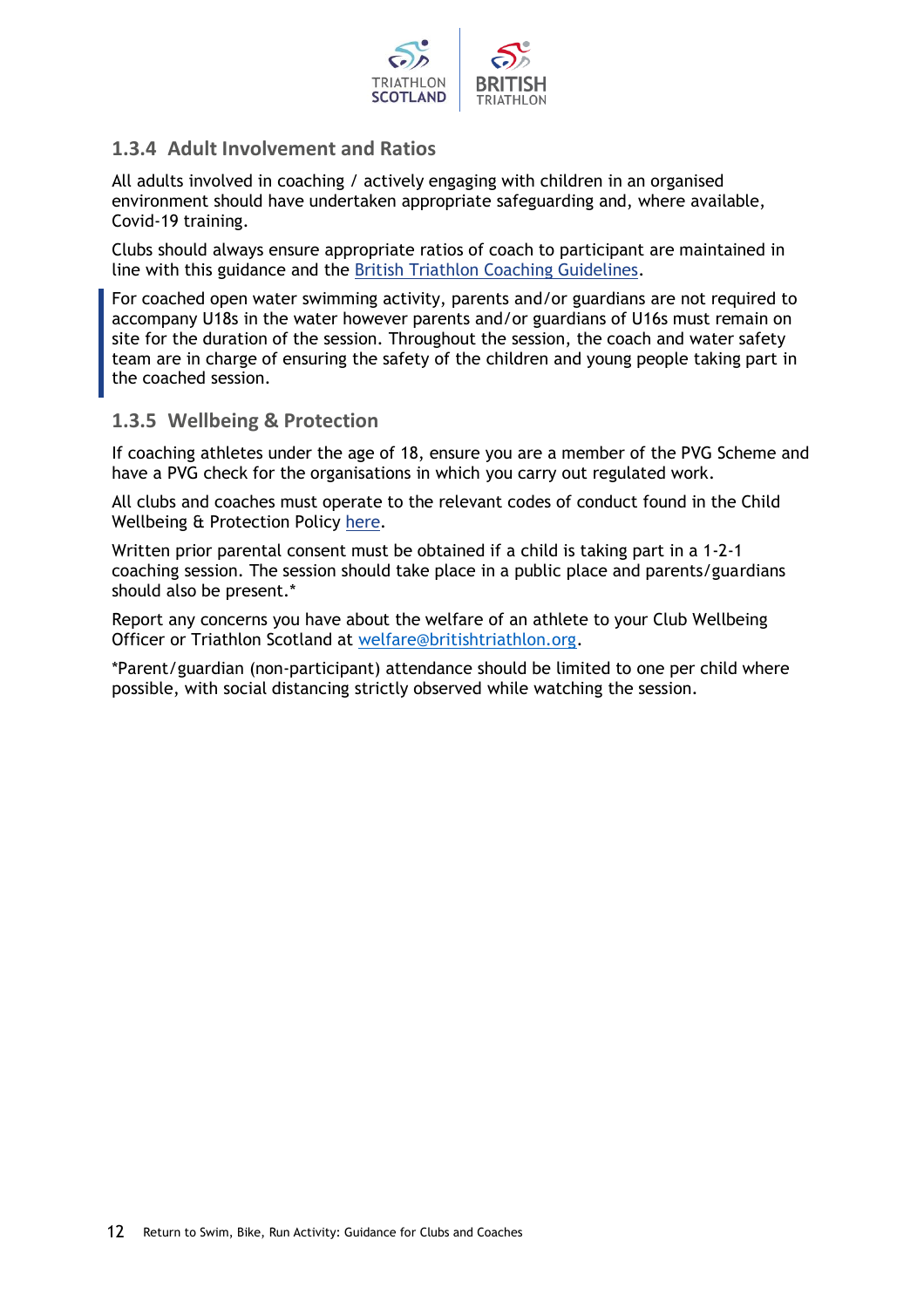

# **SECTION 2**

### **2.1 Triathlon Scotland Adopted Practices for Clubs and Coaches During Covid-19**

Triathlon Scotland has reviewed and updated the adopted practices that clubs and coaches must operate within during the Covid-19 period. The following points must be met for activity to take place and for insurance to remain valid:

**1.** Clubs & coaches should follow the guidance laid out in the relevant *Supplementary Guidance: Protection Levels* document relevant to the protection level for the area in which activity is to take place.

Where there are multiple groups operating at the same venue these must be risk assessed to ensure there can be no mixing of participants before, during or after the activity. Specific mitigations could include staggered start times, limiting car parking or controlling access / egress points.

**2.** All coach-led session must adhere to the British Triathlon Coaching Guidelines with the exception of the recommended coach participant ratio which should adhere to the table below:

|             |                         | Level 1 | Level 2 | Level 3 |
|-------------|-------------------------|---------|---------|---------|
| <b>Swim</b> | Pool Setting            | 1:10    | 1:20    | 1:24    |
|             | Open Water              |         | 1:16    | 1:20    |
| Cycle       | <b>Closed Settings</b>  | 1:8     | 1:16    | 1:20    |
|             | Open Road               |         | 1:8     | 1:8     |
| <b>Run</b>  | <b>All Environments</b> | 1:12    | 1:20    | 1:24    |

**3.** Club-organised sessions that are not coach-led can also take place. Typically bike or run sessions (but could be any activity under the club's operation) which are organised by clubs for club members, but are not led by a coach. They have no technical coaching or session plan in place. Coaches may be involved as a club member participant only.

Session ownership is taken on by the club and therefore should be included in the club's risk assessment and action plan.

Clubs must take account of both safety and public perception when allowing club sessions of this type, particularly when cycling on the open road. More care than usual should be taken to consider routes, weather, ability, confidence levels and space around members whilst training. Clubs should consider the group size according to these (and other) factors when completing their risk assessment and action plans.

**This type of session cannot be delivered to under 18s in any discipline, as they do not provide adequate supervision and safeguarding.**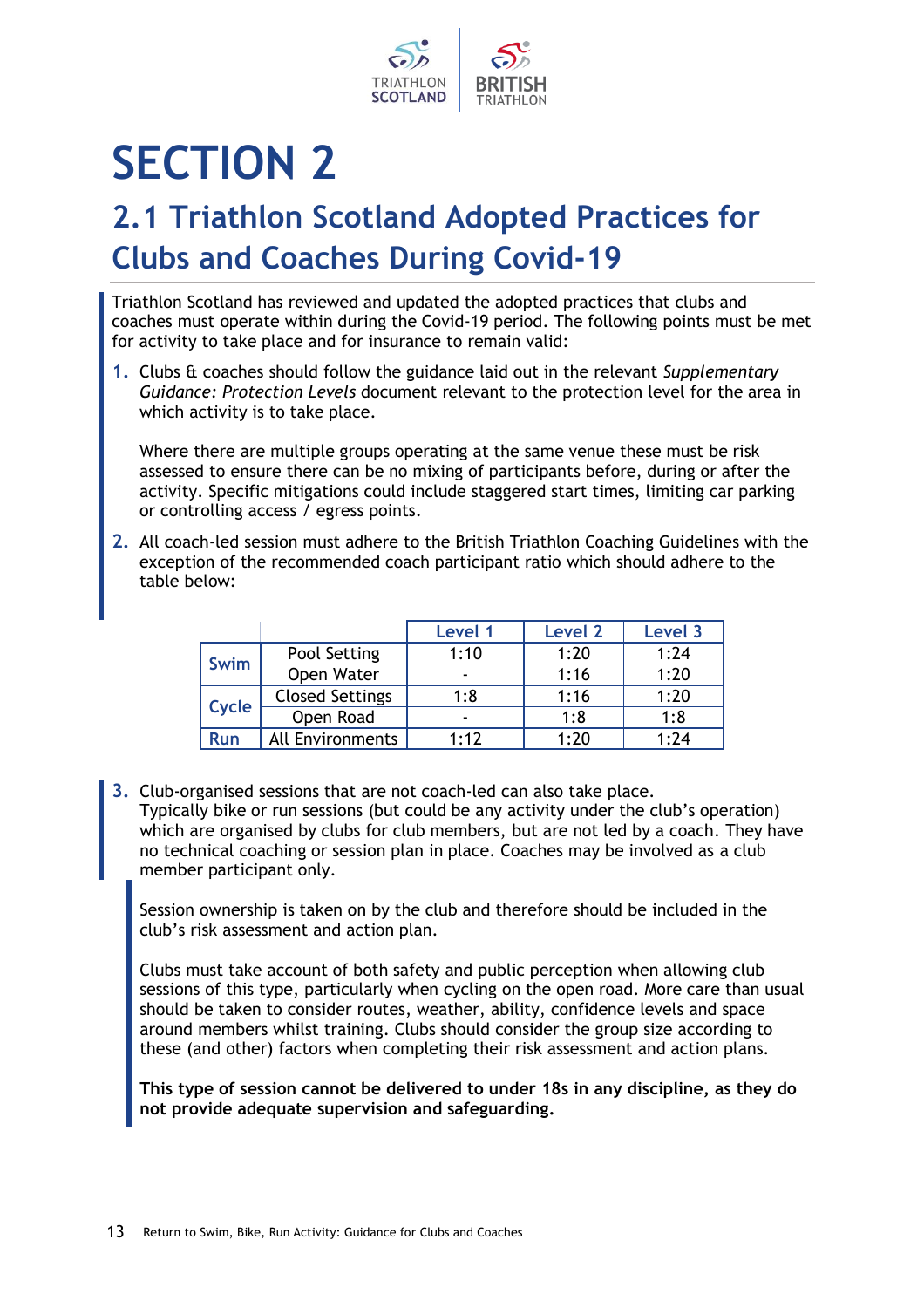

### **SECTION 3 Significant Considerations for Clubs and Coaches**

#### **3.1 Virtual Challenges/Events**

Clubs may develop and deliver virtual events and challenges. British Triathlon insurance for clubs will apply. Additionally, British Triathlon Home Nation members will also be insured to take part in these in line with normal training cover.

[Separate guidance](https://www.triathlonscotland.org/wp-content/uploads/British-Triathlon-Guide-to-Organising-Virtual-Challenges-V1.pdf) is available for both clubs and event organisers to use when developing and delivering virtual events and challenges, including a template [risk assessment](https://www.triathlonscotland.org/wp-content/uploads/Virtual-Challenge-Risk-Assessment-Template.xlsx) designed to support and guide safe virtual activities. This is not a permitted process as is operated for normal events and Triathlon Scotland do not intend to promote events and challenges run by clubs, nor will risk assessments be checked or approved. Virtual challenges are not events and do not need to be registered.

#### **3.2 Internal Club Events**

Internal club competitions / events may be possible subject to the relevant restrictions. It is possible for clubs to run multiple competition 'sessions' to allow the whole club to take part in any club event / competition activity.

All internal club events must adhere to additional guidance available [here.](https://www.triathlonscotland.org/covid-19/club-guidance-covid-19/)

#### **3.3 Local Lockdowns**

Where a local outbreak has been reported, clubs within this locality should review Scottish Government 'local measures' guidance, their operational risk assessment and consider if additional mitigating actions should be put in place to reduce risk. This may, for example, include suspending activity, enhancing hygiene and physical distancing measures or introducing additional activity restrictions.

#### **3.4 Insurance**

Triathlon Scotland affiliated clubs are provided with public liability cover and the committee members, directors and officers with liability cover. This remains in place but, for absolute clarity, is invalidated by any club or member acting against government instruction. Information for clubs can be found on our [website](https://www.triathlonscotland.org/clubs/club-affiliation/) and guidance for operating in the current COVID-19 pandemic is supported and updated by our insurers, Sports Insure. This can be [found here.](https://www.sports-insure.co.uk/client/britishtriathlon/coronavirus-update/)

#### **3.5 Triathlon Scotland Support**

To support clubs in navigating through their return to swim, bike, run activity, Triathlon Scotland are hosting a regular programme of Club & Coach Development Sessions. The sessions provide an overview of updated advice and guidance, give clubs the opportunity to ask any questions to clarify understanding and give clubs the opportunity to share learning with one another.